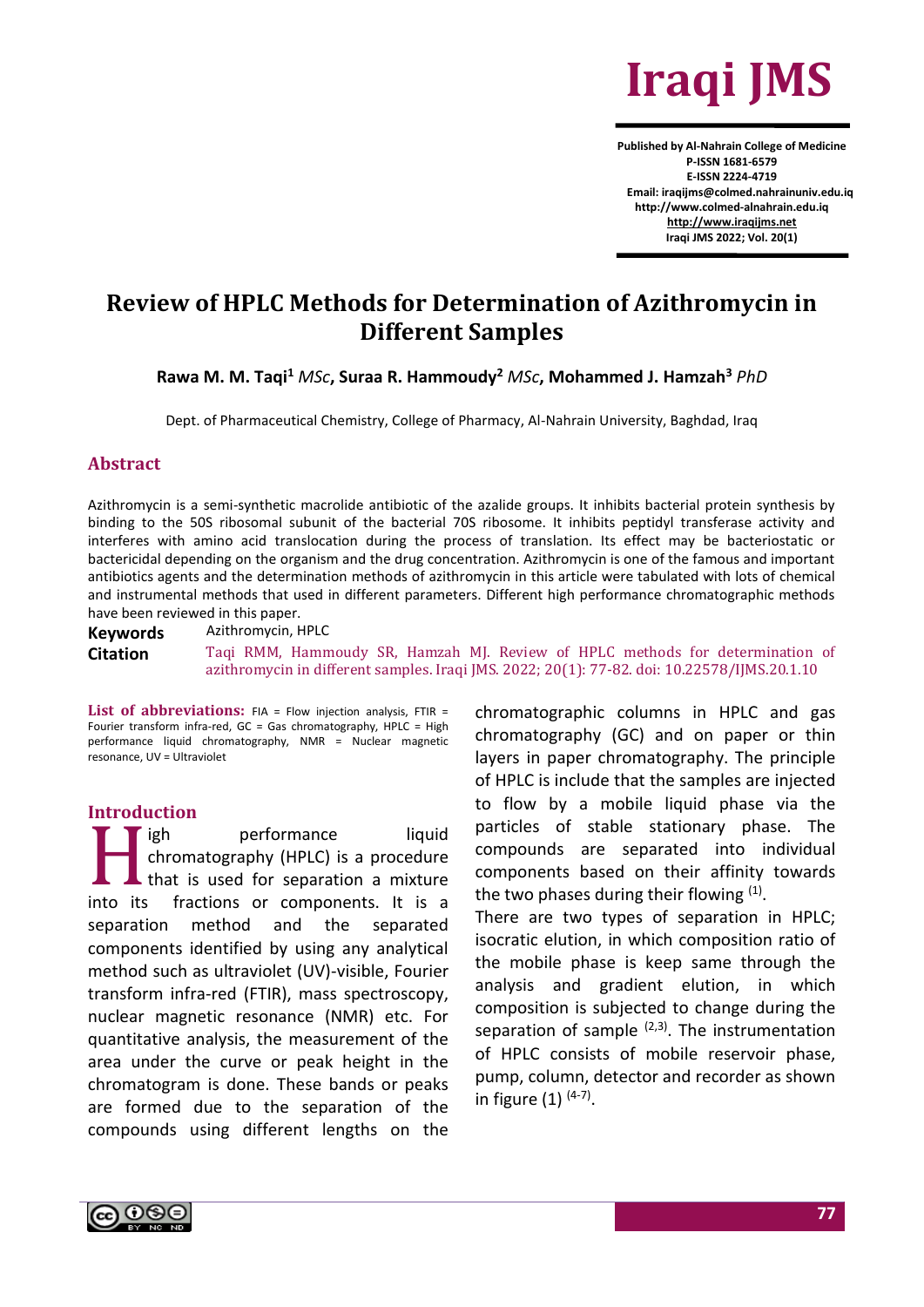

**Figure 1. The instrumentation of HPLC (7) .**

The applications of HPLC are for qualitative and quantitative analysis, direct comparison method, calibration curve method, internal standard method, checking the purity of a compound, presence of impurities and determination of mixture of drugs <sup>(8,9)</sup>.

Azithromycin is a 15-membered-ring macrolide that differs from erythromycin by the presence of a methyl-substituted nitrogen in the macrolide ring. Azithromycin (9-deoxo-9a-aza-9a-methyl-9a-homoerythromycin) as shown in figure (2) is derived structurally from erythromycin A by change the 9a carbonyl in the aglycone ring for a methyl-substituted nitrogen, and expansion of the ring to 15 members. This structural difference blocks the internal reaction to form the hemiketal, leaving acid hydrolysis of the ether bond to the neutral cladinose sugar as the main decomposition pathway. At 37°C and pH 2 with ionic strength = 0.02, azithromycin is hydrolyzed with 10% decay in 20.1 min, whereas the equivalent value for erythromycin is only 3.7 sec. The energy of activation for hydrolysis of the ether bond linking cladinose to azithromycin is about 25.3 kcal/mol; while, the internal dehydration reaction of erythromycin has an activation energy about 15.6 kcal/mol (10-15).



**Figure 2. Chemical structure of Azithromycin(A) and Erythromycin(B) (12) .**

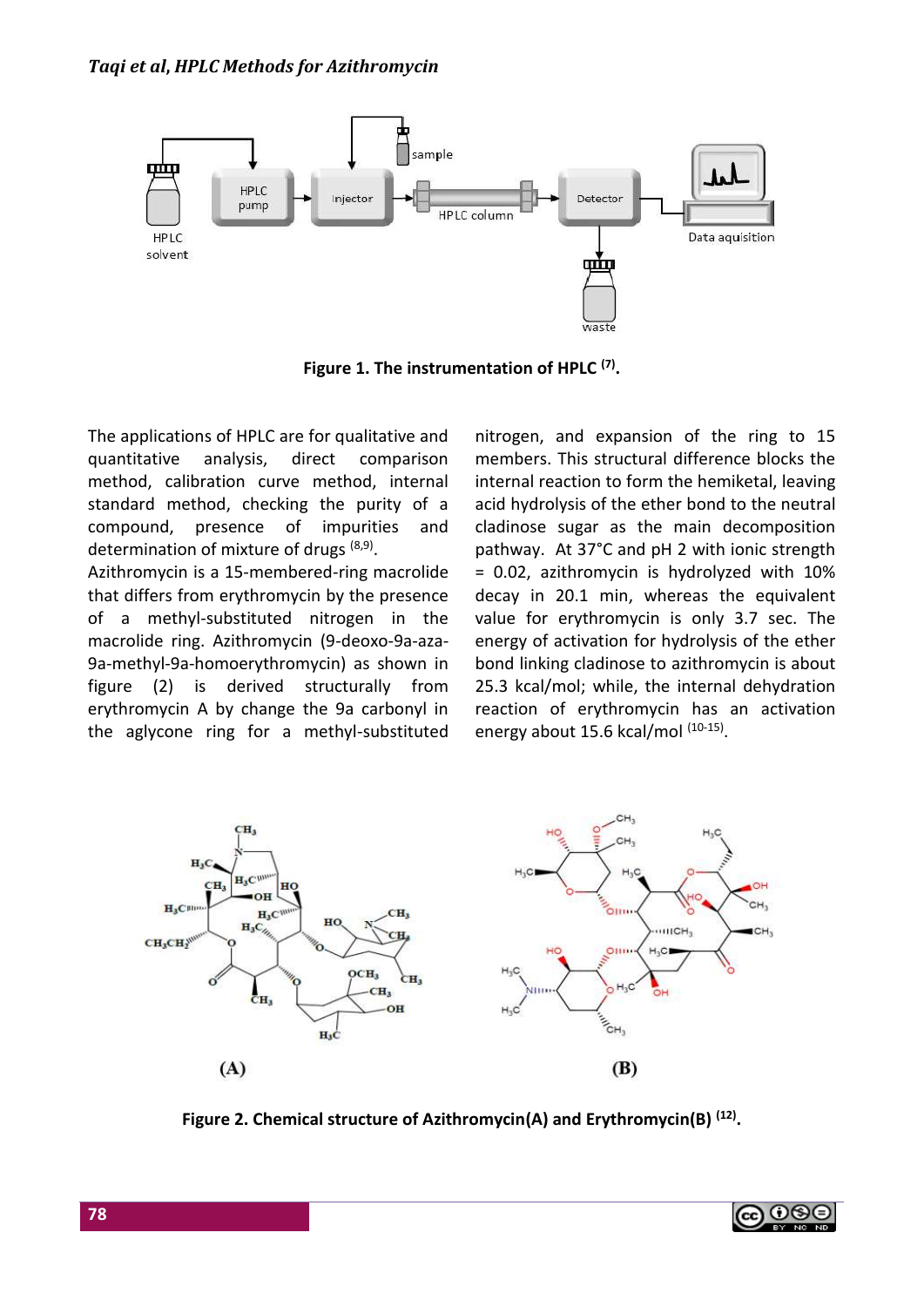It is used against a variety of bacteria such as *Haemophilus influenzae*, *Streptococcus*, *pneumoniae*, *Mycoplasma pneumoniae*, *Staphylococcus aureus*, *Mycobacterium avium*  $(16)$ . It has the ability to prevents these bacteria from growing by interfering proteins synthesis. According to differences in protein synthesis between bacteria and humans, these antibiotics do not interfere with production of proteins in humans  $(17)$ . It is a unique antibiotic that stays in the body for quite a while (has a longer half-life) allowing for once-a-day dosing and for shorter treatment courses for most infections (18). Azithromycin is absorbed quickly after oral administration with a bioavailability about 36%. It has a various effect with food. It is also as a poorly water-soluble drug  $(19,20)$ . In this review article, we are tabulating the most recent HPLC methods that were used for determination of azithromycin in different formulations.

# **Methods and methodology of HPLC**

The recent HPLC methods that were used for determination of azithromycin in pure, dosage forms and biological samples were based on efficiency on using the mobile phase and type of columns (stationary phase). These methods are summarized in table (1) including type of mobile phase, type of stationary phase, flow rate, retention time, linearity and detection  $limit$   $(21)$ .

| <b>Mobile Phase</b>                                                                                                                   | <b>Stationary Phase</b>                                                                                                                                     | <b>Flow rate</b> | Retention<br><b>Time</b> | Linearity               | <b>Detection</b><br>Limit | Ref. |
|---------------------------------------------------------------------------------------------------------------------------------------|-------------------------------------------------------------------------------------------------------------------------------------------------------------|------------------|--------------------------|-------------------------|---------------------------|------|
| Consist a mixture of<br>0.0335 M Phosphate<br>Buffer (pH 7.5) and<br>methanol in the<br>proportion 20:80                              | C-8, 250 mm X 4.6 mm,<br>$5 \mu m$                                                                                                                          | 1.2<br>ml/min    | 8.35 min                 | $49.32 -$<br>148.69 ppm | 52.24 ppm                 | 22   |
| Consisting of<br>Acetonitrile: Methanol:<br>Phosphate buffer<br>$(40:40:20 \text{ v/v})$                                              | C18 (150×4.6 mm, 5<br>µm) column was used                                                                                                                   | 1.0<br>ml/min    | 2.95 min                 | 10-50 ppm               | 2.12 ppm                  | 23   |
| Methanol-phosphate<br>buffer, pH 7.5 (80:20,<br>v/v                                                                                   | C18, 5 mm, 25 cm<br>length, 4.6 mm                                                                                                                          | 2.0<br>ml/min    |                          | $0.3-2$ mg/ml           | 0.0005<br>mg/ml           | 24   |
| Ammonium acetate<br>(0.05 M, pH 8.0) and<br>acetonitrile (60:40, v/v)                                                                 | 250 x 4.6 mm, with 5<br>mm particle size and<br>pore diameter 100 A,<br><b>Boston pHlex ODS</b>                                                             | 0.8<br>ml/min    | $16$ min                 | 50.9-509.3<br>ppm       | 6.75 ppm                  | 25   |
| Buffer, acetonitrile and<br>methanol (60:20:20)<br>adjusted to pH 8.1 with<br>phosphoric acid                                         | C18 column                                                                                                                                                  | 1.0<br>ml/min    | 5.23 min                 |                         |                           | 26   |
| Acetonitrile-0.1 M<br>KH <sub>2</sub> PO <sub>4</sub> (pH 6.5-0.1) M<br>tetrabutyl ammonium<br>hydroxide pH 6.5-water<br>(25:15:1:59) | XTerra® (250 mm x 4.6<br>mm i.d., 5 µm particle<br>size)                                                                                                    | 1.0<br>ml/min    | 8 min                    | 50-150%                 | 0.02%                     | 27   |
| It is consisting of<br>acetonitrile, methanol,<br>phosphate buffer, 0.05<br>M, pH 6.0 (20:20:60)                                      | It is Eclipse XDB-CNTM<br>$5 \mu m$ , 150 x 4.6 mm<br>(Agilent Technologies,<br>Palo Alto, CA)<br>protected by a guard<br>column Xterra RP18,<br>3.9x 20 mm | 1.0<br>ml/min    | 16.6 min                 | 10-400<br>ng/ml         |                           | 28   |

### **Table 1. HPLC methods used for determination of Azithromycin**

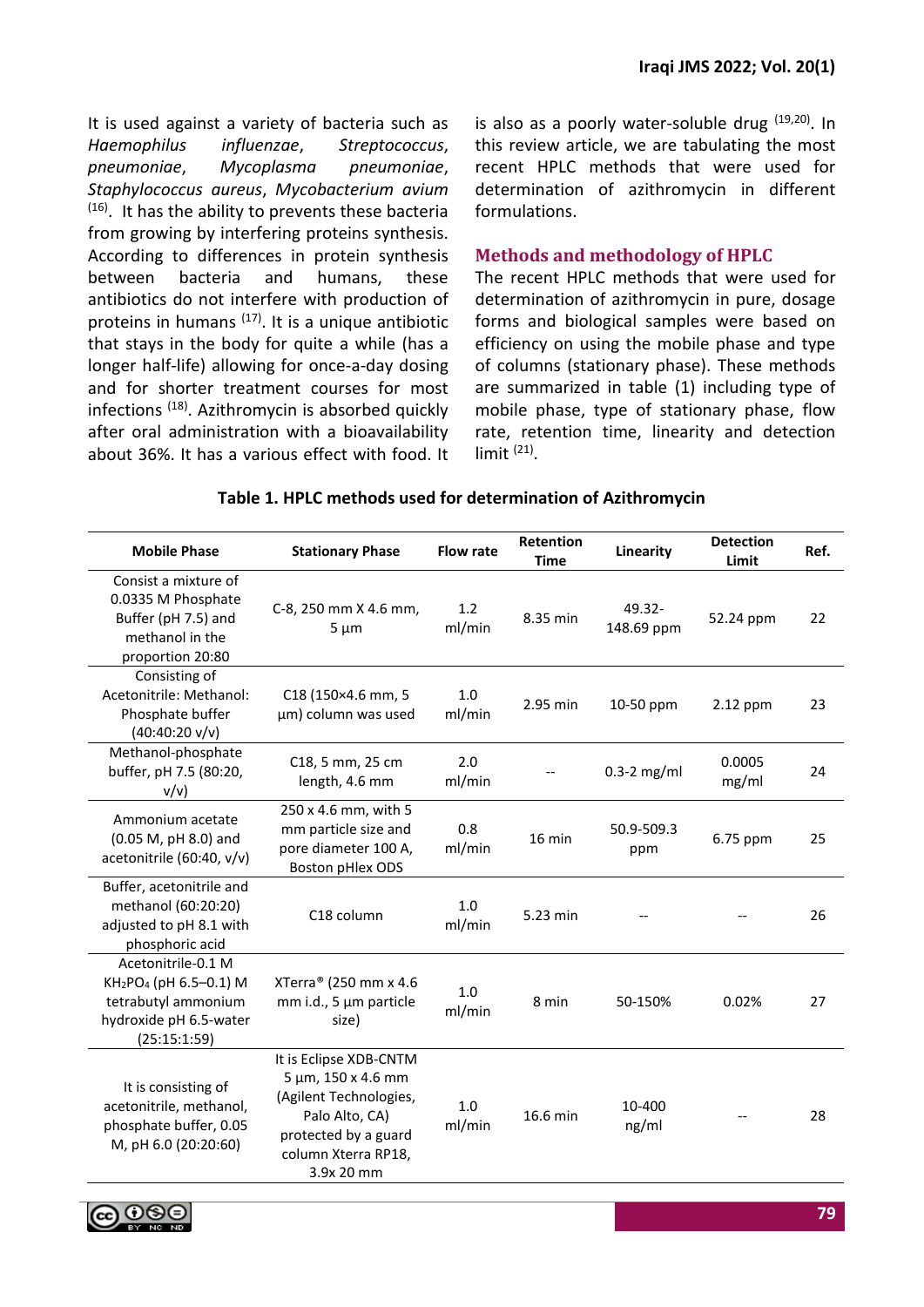# *Taqi et al***,** *HPLC Methods for Azithromycin*

| Consist of methanol,<br>acetonitrile and<br>phosphate buffer pH 8<br>(60:30:10)                                                                    | It is C18 (250 mm × 4.6)<br>$mm$ i.d.)                                                                                     | 1.0<br>ml/min  | 4.8 min   | 1-50 ppm               | 14.40 ng/ml | 29 |
|----------------------------------------------------------------------------------------------------------------------------------------------------|----------------------------------------------------------------------------------------------------------------------------|----------------|-----------|------------------------|-------------|----|
| It is 35 mM ammonium<br>acetate buffer (mobile<br>phase-A) and acetonitrile<br>and methanol in ratio of<br>90:10 (as mobile phase-<br>B)           | Luna C18 (3 µ, 2x150<br>mm) column                                                                                         | 0.25<br>ml/min | 7.8 min   | $0.5 - 50$ ng/ml       |             | 30 |
| Consist of<br>methanol/buffer mobile<br>phase at the ratio of<br>90:10                                                                             | C18 column, 5 µm, 250<br>$\times$ 4.6 mm                                                                                   | 1.5<br>ml/min  | 7.23 min  | 1-80 ppm               | $0.3$ ppm   | 31 |
| <b>Contains Ammonium</b><br>acetate solution (30<br>mmolL $^{-1}$ , pH= 6.8) and<br>acetonitrile (18:82, v/v)                                      | It is Hypersil GOLD C-<br>18 analytical column<br>packed with<br>deactivated silica (250<br>mm x 4.6 mm ID x 5<br>$\mu$ m) | 0.7<br>ml/min  | 7.95 min  | 5-200 ppm              | 0.476 ppm   | 32 |
| Contains acetonitrile and<br>phosphate buffer (pH 11<br>$\pm$ 0.05) of 60:40 (v/v)                                                                 | It is Shodex ODP-50<br>column (250×4.6 mm<br>i.d., 5 µm particles)                                                         | 1.0<br>ml/min  | 7.34 min  |                        |             | 33 |
| Consisting of acetonitrile<br>-2-methyl-2-propanol-<br>hydrogenphosphate<br>buffer, pH 6.5, with 1.5%<br>triethylamine (33:7: up<br>to 100, v/v/v) | End-capped ODB RP18<br>column                                                                                              | 1.0<br>ml/min  | 12.83 min | 0.25-15 ppm            | $0.37$ ppm  | 34 |
| it is acetonitrile<br>-2-methyl-2-propanol-<br>hydrogenphosphate<br>buffer, pH 6.2, with 1.8%<br>triethylamine (32:8: up<br>to<br>100, v/v/v)      | Using C18 ODB column<br>(250×4.6 nm i.d.)                                                                                  | 1.1<br>ml/min  | 12.35 min | $0.004 - 4.8$<br>mg/ml | 0.02%       | 35 |
| A mixture of Methanol<br>and 0.0335M Phosphate<br>Buffer (pH 7.5) (80:20<br>v/v)                                                                   | It is ODS C18, 250 x 4.6<br>mm, 5 µm, L1 packing,<br>column                                                                | 1.2<br>ml/min  | 3.83 min  | $0.1-12$ ppm           | $1.6$ ppm   | 36 |
| Ammonia buffer with pH<br>= 6.7 (A) and acetonitrile<br>(B)                                                                                        | Column Ascentis <sup>®</sup><br>with the length of 150<br>mm, inner diameter of<br>2.1 mm and particle<br>size of 2.7 µm   | 0.6<br>ml/min  | $2.8$ min | 2.5-400<br>ng/ml       | $0.7$ ng/ml | 37 |

In general, several analytical techniques for the analysis of Azithromycin have been presented. However, further efforts to use widely modern chromatographic techniques HPLC coupled with tandem mass spectrometry for the quantitative analysis of Azithromycin. The main goals to be addressed in the future include improved selectivity, sensitivity, analytical simplicity, and efficiency of the HPLC method. In conclusion, in this review article we conclude that Azithromycin can be determined in different samples using accurate analytical methods such as HPLC also these methods can be attached to different instruments such as flow injection analysis (FIA) and

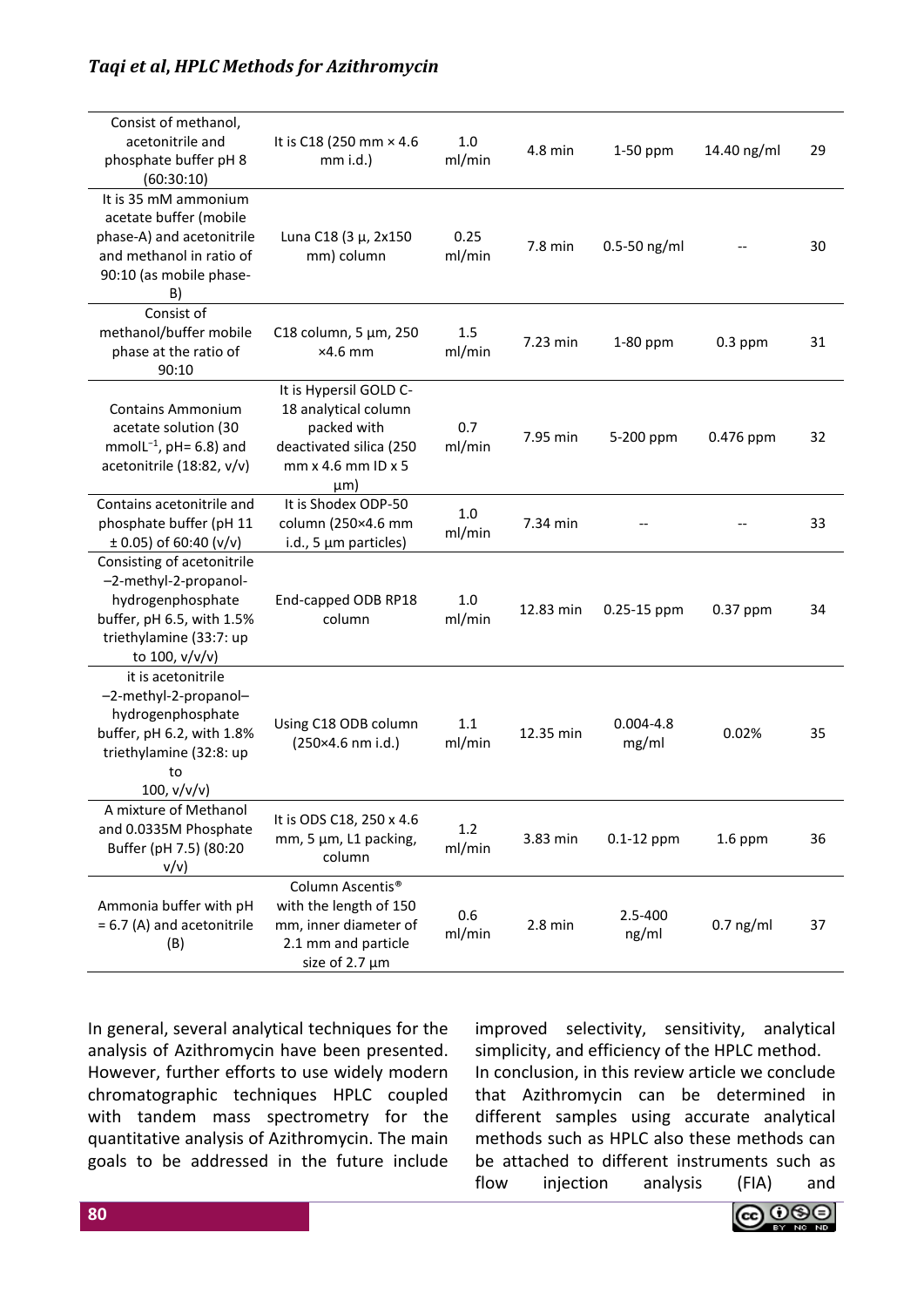spectrophotometry. We also found from the above summarized methods in table (1) that each method has it is advantaged like type of sample, cost of mobile and stationary phases beside the accurate of the obtained results. All the researchers can used any of these methods to qualitative and quantitative of azithromycin in it is sample.

### **References**

- **1.** Sabir AM, Molony M, Parminder SB. HPLC method development and validation: A review. Int Res J Pharm. 2013; 4(4): 39-46.
- **2.** Bhardwaj SK, Dwivedi K, Agarwal DD. A review: HPLC method development and validation. Int J Analyt Bioanalyt Chem. 2015; 5(4): 76-81.
- **3.** Vidushi Y, Meenakshi B. A review on HPLC method development and validation. Res J Life Sci Bioinform Pharmaceut Chem Sci. 2017; 2(6): 166-78. doi: 10.26479/2017.0206.12.
- **4.** Sowjanya P, Subashini D, Rakesh S. A review on method development and validation by HPLC. Res Rev Pharm Pharmaceut Sci, 2015; 4(1): 42-50.
- **5.** Hema, Reddy GS. A review on new analytical method development and validation by RP-HPLC, Int Res J Pharmaceut Biosci. 2017; 4(3): 41-50.
- **6.** Xiao Y, Liu S, Gao Y, et al. Determination of antibiotic residues in aquaculture products by liquid chromatography tandem mass spectrometry: Recent trends and developments from 2010 to 2020. Separations. 2022; 9(2): 35. doi: https://doi.org/10.3390/separations9020035.
- **7.** Rode DM, Rao NN. A review on development and validation of stability indication HPLC methods for analysis of acidic drugs. Int J Curr Pharmaceut Res. 2019; 11(4): 22-33. doi: https://doi.org/10.22159/ijcpr.2019v11i4.34939
- **8.** Bhagat R, Saudagar.RB. A Review on analytical method development and validation. J Drug Delivery Therap. 2019; 9(3-s): 1064-7.
- **9.** Kumar V, Bharadwaj R, Gupta G, et al. An overview on HPLC method development, optimization and validation process for drug analysis. Pharmaceut Chem J. 2015; 2(2):30-40.
- 10. McCarty JM. Azithromycin (Zithromax<sup>(R)</sup>). Infect Dis Obstet Gynecol. 1996; 4: 215-20.
- **11.** McMullan BJ, Mostaghim M. Prescribing azithromycin. Aust Prescr. 2015; 38(3): 87-9. doi: 10.18773/austprescr.2015.030.
- **12.** Lode H, Borner K, Koeppe P, et al. Azithromycin- review of key chemical, pharmacokinetic and microbiological features. J Antimicrob Chemother. 1996; 37 Suppl C:1-8. doi: 10.1093/jac/37.suppl\_c.1.
- **13.**Jelić D, Antolović R. From erythromycin to azithromycin and new potential ribosome-binding antimicrobials. Antibiotics (Basel). 2016; 5(3): 29. doi: 10.3390/antibiotics5030029.
- **14.**Arayne SM, Sultana N, Shamim S, et al. Synthesis characterization and antimicrobial activities of azithromycin metal complexes. Mod Chem App. 2014; 2(3): 1-5. doi: 10.4172/2329-6798.1000133.
- **15.**Whitman MS, Tunkel AR. Azithromycin and clarithromycin: overview and comparison with erythromycin. Infect Control Hosp Epidemiol. 1992; 13(6): 357-68. doi: 10.1086/646545.
- **16.** Khan FA, Zahoor M, Islam NUI, et al. Synthesis of cefixime and azithromycin nanoparticles: an attempt to enhance their antimicrobial activity and dissolution rate. J Nanomat, 2016; 2016: 1-9.
- **17.** Palanidamy P, Gowdhaman K, Jaykar B, et al. Formulation and evaluation of film coated tablets of azithromycin Usp. Int J Med Pharm. 2013; 1(1): 59- 71.
- **18.** Mohanty S, Mohapatra R, Patra S, et al. Formulation and in-vitro evaluation of azithromycin mouth dissolving tablets using super disintegrants. Res J Pharmaceut Biol Chem Sci. 2013; 4(3): 452-61.
- **19.** Pouretedal HR. Preparation and characterization of azithromycin nanodrug using solvent/antisolvent method. Int Nano Lett. 2014; 4(1): 103-11.
- **20.** Fiese EF, Steffen SH. Comparison of the acid stability of azithromycin and erythromycin A. J Antimicrob Chemother. 1990; 25 Suppl A: 39-47. doi: 10.1093/jac/25.suppl\_a.39.
- **21.**Waghule SN, Jain NP, Patani CJ, et al. Method development and validation of HPLC method for determination of azithromycin. Der Pharma Chemica, 2013; 5(4): 166-72.
- **22.**Hinge MA, Bhavsar MM, Singh RD, et al. Spectrophotometric and high performance liquid chromatographic determination of cefpodoxime proxetil and azithromycin dihydrate in pharmaceutical formulation. Pharm Methods. 2016; 7(1): 8-16. doi: 10.5530/phm.2016.7.2.
- **23.**Al-Rimawi F, Kharoaf M. Analysis of azithromycin and its related compounds by RP-HPLC with UV detection. J Chromatogr Sci. 2010; 48(2): 86-90. doi: 10.1093/chromsci/48.2.86.
- **24.** Zeng A, Liu X, Zhang S, et al. Determination of azithromycin in raw materials and pharmaceutical formulations by HPLC coupled with an evaporative light scattering detector. Asian J Pharmaceut Sci. 2014; 9(2): 107-16. doi: https://doi.org/10.1016/j.ajps.2013.12.007.
- **25.** Zubata P, Ceresole R, Rosasco MA, et al. A new HPLC method for azithromycin quantitation. J Pharm Biomed Anal. 2002; 27(5): 833-6. doi: 10.1016/s0731- 7085(01)00554-4.
- **26.**Okaru AO, Abuga KO, Kamau FN, et al. A Robust liquid chromatographic method for confirmation of drug stability of azithromycin in bulk samples, tablets and suspensions. Pharmaceutics. 2017; 9(1): 11. doi: 10.3390/pharmaceutics9010011.
- **27.** Supattanapong S, Konsil J. Solid phase extraction and high performance liquid chromatography for the determination of azithromycin in human plasma.

ଇ ⊙®⊜